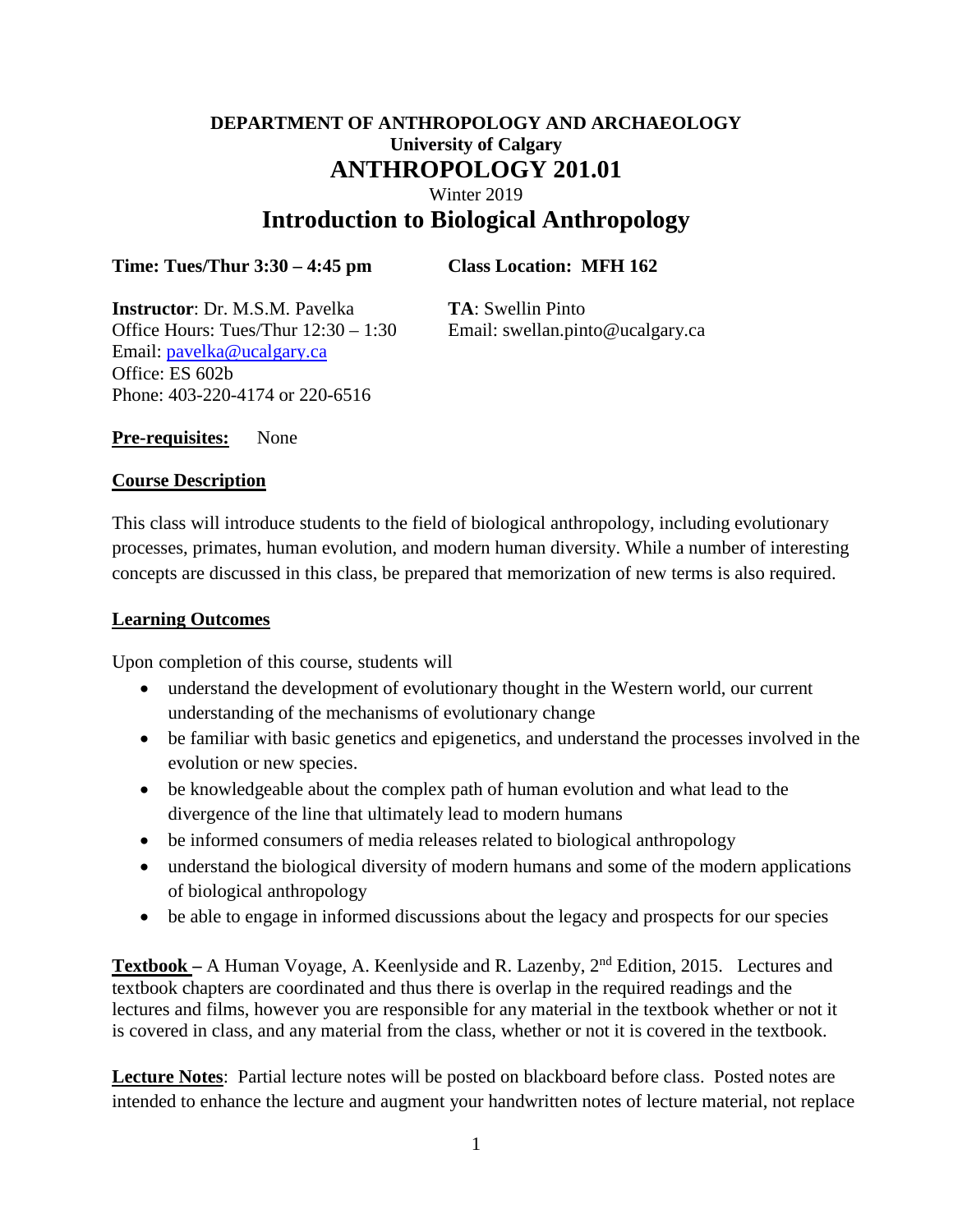them. The posted notes are **NOT** sufficient without the lectures themselves. Class attendance is typically strongly positively correlated with test performance and final grade.

## **Course Requirements**

**Test One - 25%** Thursday February 7. This in class test will be Multiple Choice and True/False and cover all preceding class material (lectures, videos, discussion) as well as **chapters 1 – 4** of the textbook. All students must remain seated until we have collected the exams from the aisle seats at the end of the exam.

**Test Two - 35%** Thursday March 21**.** This in class test will be Multiple Choice and True/False and cover all class material (lectures, videos, discussion) since Test One as well as **chapters 7 - 11** of the textbook. (You are not required to read Chapters 5 and 6). All students must remain seated until we have collected the exams from the aisle seats at the end of the exam.

**Final Exam - 40% Date** TBA**.** This is a Registrar Scheduled final exam (date released in February) which covers **all class material and chapters of the textbook** (except 5, 6, and 15).

Multiple choice tests are not returned to students; however a copy of the key will be made available at designated times and places (TBA) for review with the TA. Class material includes anything that happens in class: presented lectures, guest lectures, discussion, Q & A, and movies. Required readings (sections of the textbook) are specified above.

**Academic Accommodations** - It is the student's responsibility to request academic accommodations. If you are a student with a documented disability who may require academic accommodation and have not registered with the Student Accessibility Services (SAS) please call 220-8237, stop by MSC 452 or email [access@ucalgary.ca.](mailto:access@ucalgary.ca) Students who have not registered with SAS are not eligible for formal academic accommodation.

## **Class Regulations and Expectations**

- **Use of laptops, smart phones, IPads, cell phones etc. is not permitted in this class**. Flat surface devices with stylus (i.e. no visual or auditory distraction to others) are ok, but the assumption is that you are taking hand written notes and are not online.
- Try to arrive on time to prevent disruption to the class. If you are late please take a seat at the back of the room to minimize disruption.
- **Leaving class during the lecture is also disruptive and strongly discouraged**. If you know you have to leave early one day, please let the instructor know and sit near a door.
- Do not converse with classmates during lectures. In other words, **no talking in class .** Interactions between students during class is unfair to other students who may miss lecture material that will subsequently appear on exams. If you are discussing lecture material please raise your hand to share the comment or question as that will benefit the whole class. Relevant interruptions are welcome! You may also email questions, which I will answer in the next class.
- Again, put away phones in class. Once class starts that is. You can mess around with your phone while you are waiting for the lecture to begin.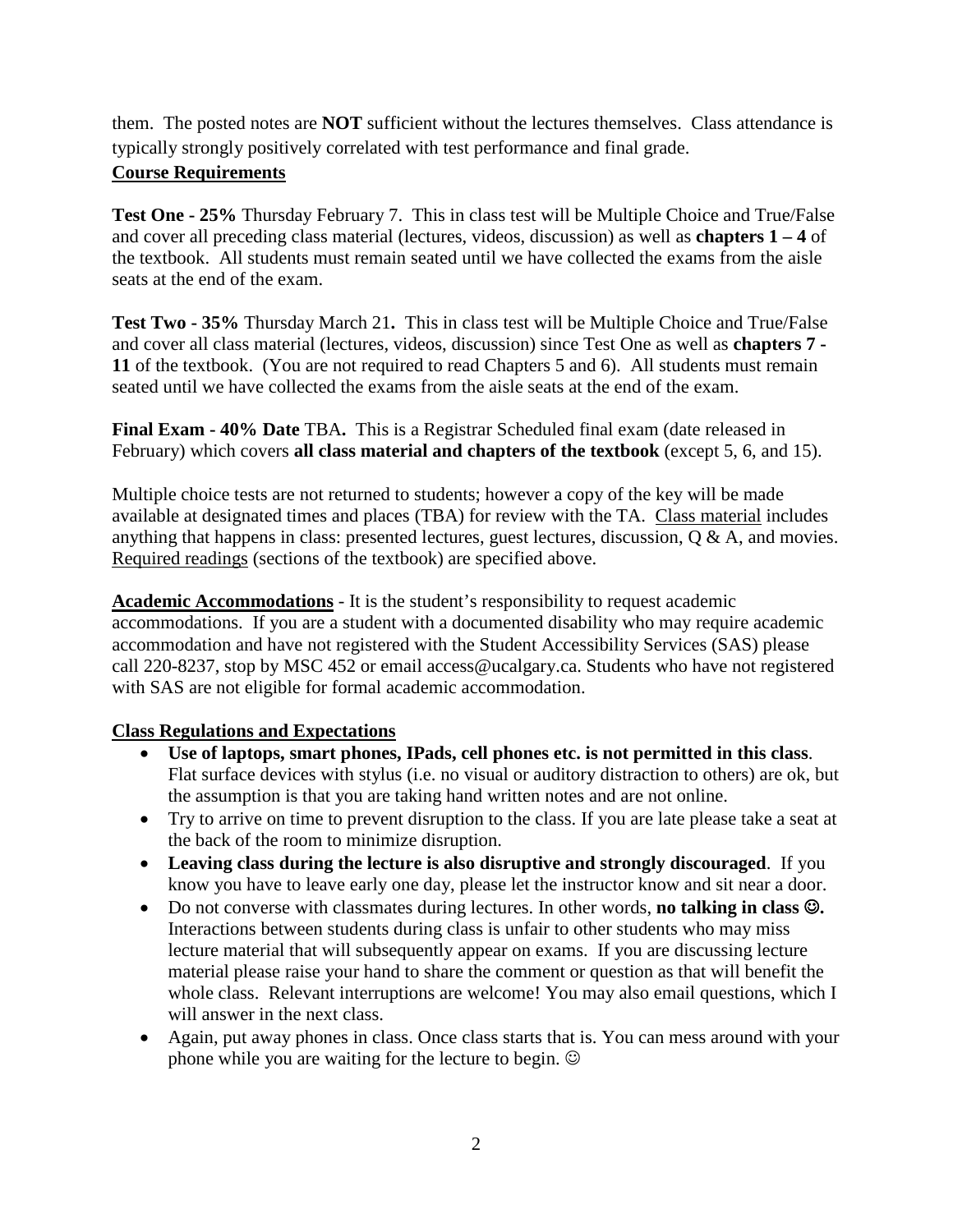**Communication Guidelines –** we offer you this advice to help you have more successful communication in this course and in your professional life in general:

- You are welcome to communicate with the Professor and TA by email or in person before and after class, during office hours, or by appointment.
- Use a professional email address (such as your ucalgary address or a [yourname@gmail.com\)](mailto:yourname@gmail.com) for professional correspondence (such as messages to your Professor or TA).
- Use a clear subject line such as "Anth 201 Question" or "Anth 201 Student".
- Use an appropriate greeting to start your email, such as "Dear Dr. Pavelka", and sign off with your full name and ucid number. Err on the side of formality in professional correspondence.
- Do not skip a greeting altogether, or open with, for example, Hey there, What up? or Yo! If you don't know the name of the Professor or TA start with "Dear Professor or Dear TA", although taking a peak at the course outline might be better than advertising that you don't know the name of the person you are about to ask for something.
- Check the course outline and materials posted on D2L before asking for information that may have already been provided. Again, just to avoid advertising that you don't come to class or consult the materials that have been provided to you.
- Use complete sentences and proof-read and spell check your messages.
- We will respond as soon as possible but to be safe please allow 48 hours for a response, excluding weekends and holidays.

#### **Grade Breakdown**

|              | $A+$ 100 - 94.9%        | R. | 79.8 - 74.9%        |              | $C-62.8-58.9\%$    |
|--------------|-------------------------|----|---------------------|--------------|--------------------|
| $\mathsf{A}$ | 94.8 - 89.9%            |    | $B - 74.8 - 70.9\%$ |              | $D+ 58.8 - 54.9\%$ |
|              | $A - 89.8 - 84.9\%$     |    | $C_{+}$ 70.8–66.9%  | $\mathbf{D}$ | $54.8 - 49.9\%$    |
|              | $B_{+}$ $84.8 - 79.9\%$ |    | $C = 66.8 - 62.9\%$ | F            | 49.8% and below    |

**Class Examination Instructions** – Exam room security is taken very seriously. To ensure exam security please see and follow the **Class Examination Instructions** for this class on D2L.

### **PLAGIARISM AND CHEATING**

Plagiarism: "to steal and pass off the ideas or words of another as one's own" (Webster's). Plagiarism will not be tolerated and will automatically result in a failing grade for the submission. Any student caught plagiarizing will also be subject to additional University sanctions. Students are expected to be familiar with the Department of Anthropology and Archaeology's policy on intellectual honesty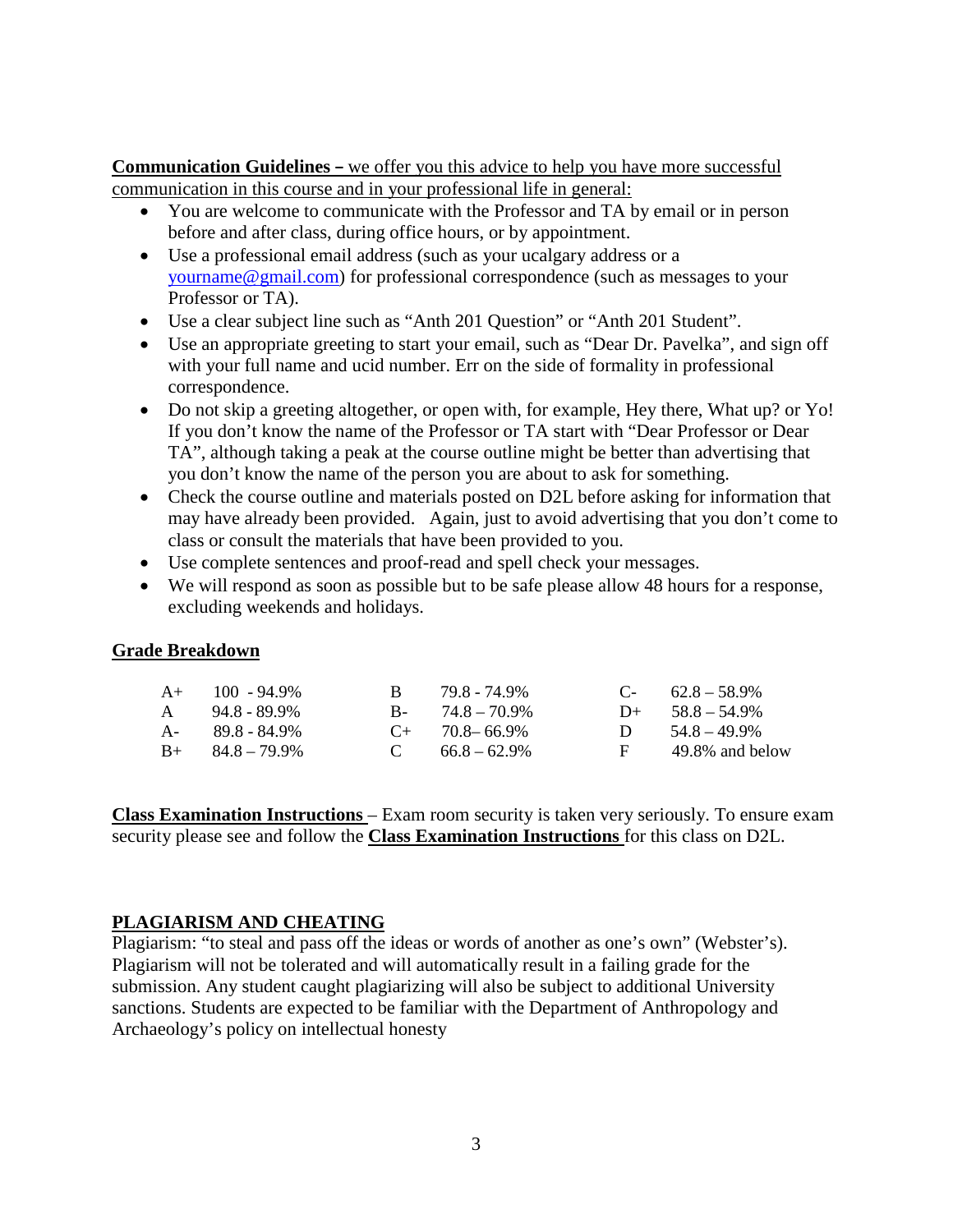## **DEFERRED EXAMS:**

A student who is absent from a test for legitimate reasons must discuss an alternative course of action with the instructor. The instructor at their discretion may transfer the percentage weight for the test to the final examination, if there is a final examination in the course, set another test, etc. An instructor will normally make this decision on the basis of verbal information provided by the student. In the event that an instructor feels that they cannot judge the veracity of the information provided, Students must be aware that they are responsible for payment of any charge associated with the medical assessment and documentation as this service falls outside the realm of services provided by the Provincial Health Care Plan. Deferral of the final exam requires Registrar approval.

## **ACADEMIC ACCOMMODATIONS**

## <http://www.ucalgary.ca/access/accommodations/policy>

Students needing an Accommodation because of a Disability or medical condition should communicate this need to Student Accessibility Services in accordance with the Procedure for Accommodations for Students with Disabilities

Students needing an Accommodation based on a Protected Ground other than Disability, should communicate this need, preferably in writing, to the instructor of this course.

## **ACADEMIC INTEGRITY**

Academic integrity is essential to the pursuit of learning and scholarship in a university, and to ensuring that a degree from the University of Calgary is a strong signal of each student's individual academic achievements. As a result, the University treats cases of cheating and plagiarism very seriously. Non-academic integrity also constitutes an important component of this program.

For detailed information on what constitutes academic and non-academic misconduct, please refer to the following link:<http://www.ucalgary.ca/pubs/calendar/current/k-2-1.html>

All suspected cases of academic and non-academic misconduct will be investigated following procedures outlined in the University Calendar. If you have questions or concerns about what constitutes appropriate academic behavior or appropriate research and citation methods, you are expected to seek out additional information on academic integrity from your instructor or from other institutional resources.

Where there is a criminal act involved in plagiarism, cheating or other academic misconduct, e.g., theft (taking another student's paper from their possession, or from the possession of a faculty member without permission), breaking and entering (forcibly entering an office to gain access to papers, grades or records), forgery, personation and conspiracy (impersonating another student by agreement and writing their paper) and other such offences under the Criminal Code of Canada, the University may take legal advice on the appropriate response and, where appropriate, refer the matter to the police, in addition to or in substitution for any action taken under these regulations by the University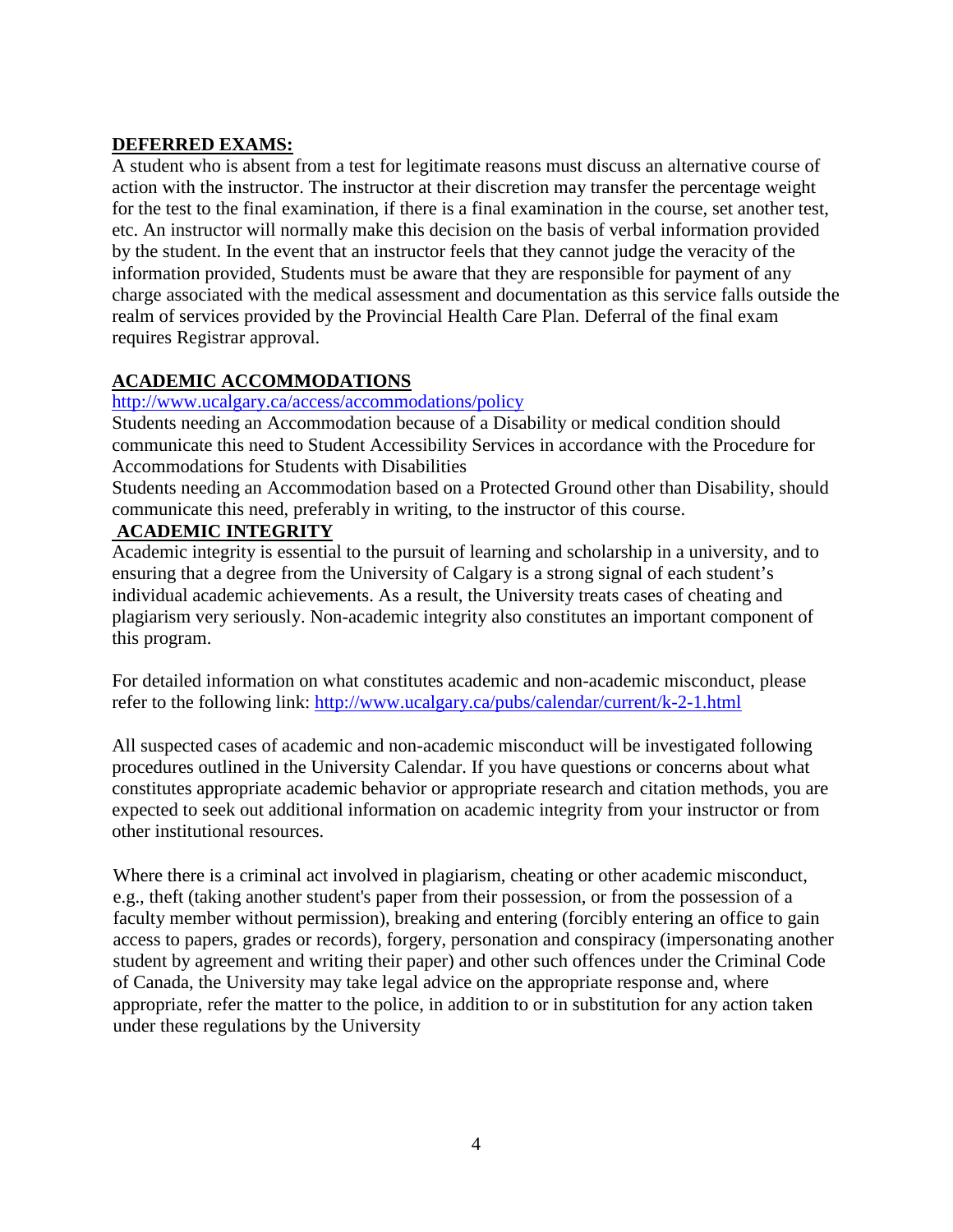### **TEACHING EVALUATIONS / USRIS (Universal Student Ratings of Instruction)**

At the University of Calgary, feedback provided by students through the Universal Student Ratings of Instruction (USRI) survey provides valuable information to help with evaluating instruction, enhancing learning and teaching, and selecting courses. **Your responses make a difference, please participate!** Website: http://www.ucalgary.ca/usri/

#### **Writing Across the Curriculum**

Writing skills are not exclusive to English courses and, in fact, should cross all disciplines. The University supports the belief that throughout their University careers, students should be taught how to write well so that when they graduate their writing abilities will be far above the minimal standards required at entrance. Consistent with this belief, students are expected to do a substantial amount of writing in their University courses and, where appropriate, members of faculty can and should use writing and the grading thereof as a factor in the evaluation of student work. The services provided by the Writing Support, part of the Student Success Centre, can be utilized by all undergraduate and graduate students who feel they require further assistance

**Emergency Evacuation Assembly Points**: In the event of an emergency that requires evacuation, please refer to the following link to become familiar with the assembly points for the class:<http://www.ucalgary.ca/emergencyplan/assemblypoints>

### **Freedom of Information and Protection of Privacy Act: Freedom of Information and Protection of Privacy Act**

The University of Calgary is committed to protecting the privacy of individuals who work and study at the University or who otherwise interact with the University in accordance with the standards set out in the Freedom of Information and Protection of Privacy Act. Please refer to the following link for detailed information:<http://www.ucalgary.ca/legalservices/foip> The Department of Anthropology and Archaeology's FOIP (Freedom of Information and Privacy) policy requires all reports/examinations to be returned to students during class time or the instructor's office hours. Any term work not picked up will be placed in the Anthropology and Archaeology Office (ES620) for distribution. Any student not wishing to have their work placed in the office must make alternative arrangements with the course instructor early in the term.

**Safewalk Information:** Campus Security, in partnership with the Students' Union, provides the Safewalk service, 24 hours a day to any location on Campus including the LRT, parking lots, bus zones and University residences. Contact Campus Security at (403) 220-5333 or use a help phone, and Safewalkers or a Campus Security Officer will accompany you to your campus destination.

#### **Faculty of Arts Program Advising and Student Information Resources:** Have a question, but not sure where to start? Arts Students' Centre

The Faculty of Arts Students' Centre is the overall headquarters for undergraduate programs in the Faculty of Arts. The key objective of this office is to connect students with whatever academic assistance that they require.